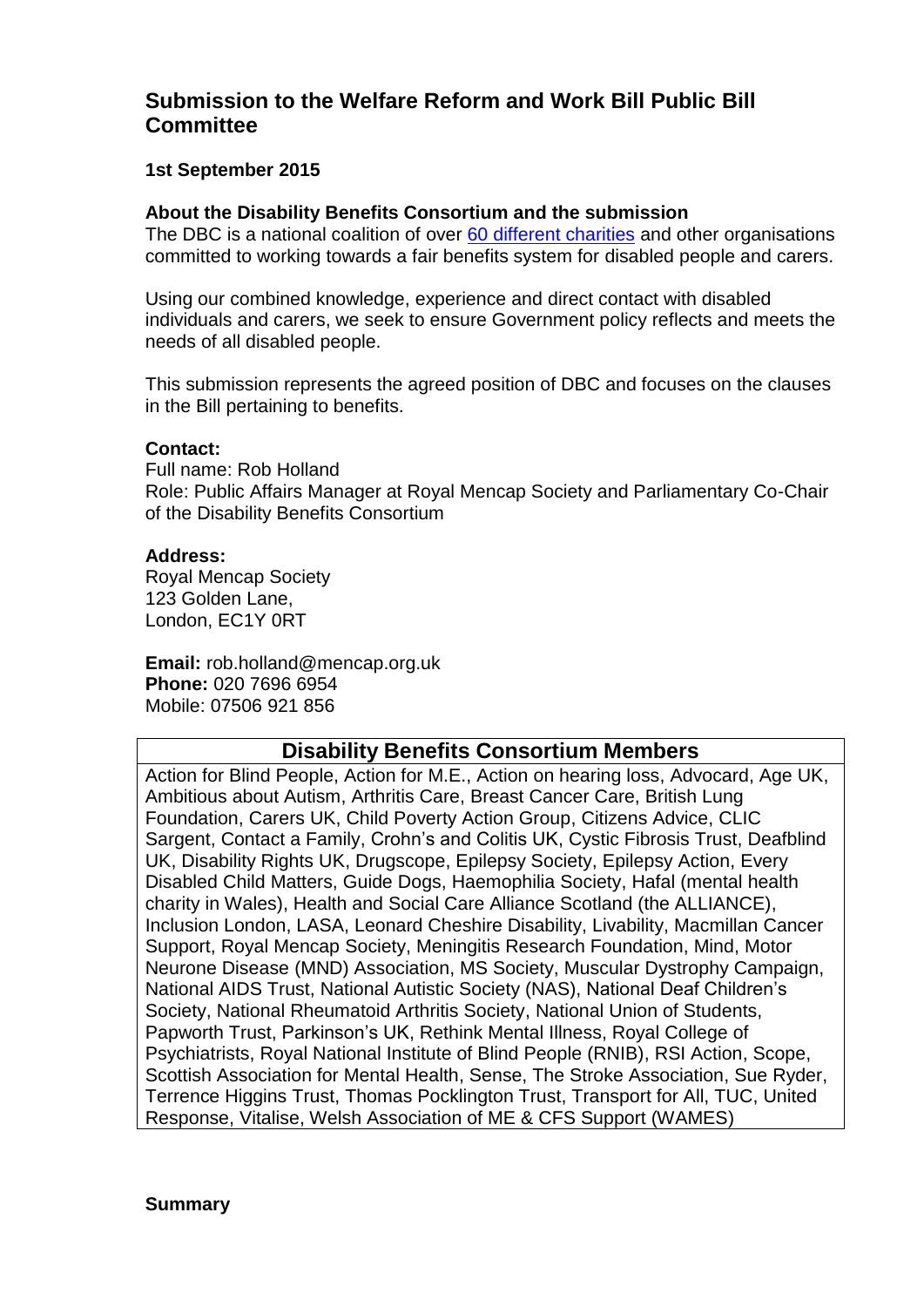- 1. The members of the Disability Benefits Consortium (DBC) wish to see a society where disabled people, their families and carers are valued as equals. Disabled people should receive the appropriate support to live independently, be fully included in society and supported to look for and stay in work where they can.
- 2. To do this, much needs to be done. A third of disabled people live below the poverty line, around 3.7m people. Furthermore, DWP figures published in June show the number of disabled people living in poverty has increased by 2% over the last year equating to a further 300,000 disabled people living in poverty.<sup>1</sup>
- 3. We welcome therefore the Government's commitment in the July Budget to protect Disability Living Allowance (DLA) and its replacement Personal Independence Payment (PIP) from means-testing and taxation. DLA was designed to mitigate against the extra costs disabled people face as a result of their impairment. DLA and PIP play a vital role in supporting disabled people to live independently, be included in society and to work.
- 4. However, we are extremely concerned that the Bill legislates to cut a number of working age benefits which disabled people and people who have long-term health conditions are disproportionately likely to receive, such as Employment and Support Allowance (ESA), Jobseeker's Allowance (JSA), Housing Benefit (HB), Tax Credits and the new Universal Credit (UC).
- 5. The culmination of these cuts on disabled people, a third of whom are already living in poverty, will undoubtedly have a detrimental impact on their ability to live independently, be fully included in society as well as look for work.
- 6. Combined with predicted further reductions in local government funding, and therefore the amount of social care individuals can receive, many disabled people are telling us they are already extremely anxious and worried about how they will make ends meet and get the support they need.
- 7. In addition cutting support for disabled people to save costs is counterproductive in the longer term and likely to have knock-on effects with health and social care budgets.
- 8. In particular we strongly opposed the cut of £30 a week for new claimants in the Employment and Support Allowance (ESA) Work Related Activity Group (WRAG). Currently there are close to half a million disabled people and people with medical and health conditions in the FSA WRAG.
- 9. The Government has stated that it believes the £30 is disincentivising disabled people in ESA WRAG from working. This is misleading as these people have been found by an independent assessor as **not fit for work**.
- 10.Furthermore no evidence has been presented to back up their assertion. We believe it is unacceptable for the Government to cut benefits for sick and disabled people by £30 with no evidence that doing so will increase work incentives.

# **Employment and Apprenticeship (Clauses 1-2)**

l

<sup>1</sup> [https://www.gov.uk/government/uploads/system/uploads/attachment\\_data/file/437246/households-below-average-income-1994-](https://www.gov.uk/government/uploads/system/uploads/attachment_data/file/437246/households-below-average-income-1994-95-to-2013-14.pdf) [95-to-2013-14.pdf](https://www.gov.uk/government/uploads/system/uploads/attachment_data/file/437246/households-below-average-income-1994-95-to-2013-14.pdf) Households below average income, DWP. (June 2015)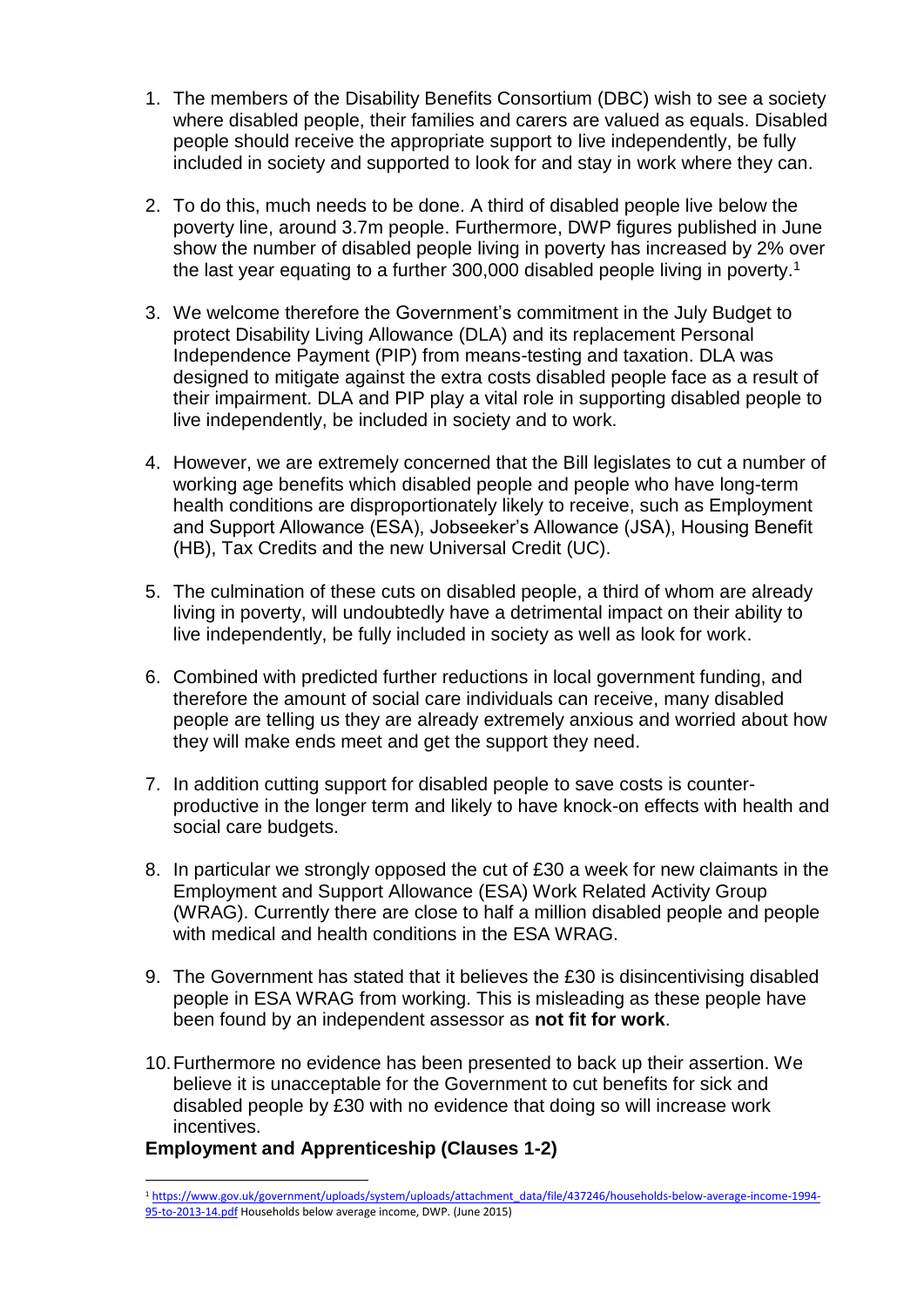- 11.The DBC welcomes the proposed duty on the Secretary of State to report annually on progress towards full employment as well as increasing the numbers of apprenticeships.
- 12.It is the aspiration of DBC members to break down the barriers to work so that disabled people are effectively supported to seek and stay in work, where they are able to.
- 13.We therefore welcomed the Conservative Manifesto aim to halve the disability employment gap. We believe the Secretary of State duty to report on progress must include reference to this aim. In order to meet this commitment the Government will need to bring forward effective personalised and specialist support so that disabled people can seek work effectively, sustain and develop a career.
- 14.A number of our members, notably Action on Hearing, Disability Rights UK, Leonard Cheshire Disability, Mencap, Mind, National Autistic Society, RNIB and Scope have suggested an amendment to Clause 1 obliging the Secretary of State to report on progress toward full employment for disabled people. In addition the above charities have suggested an amendment on personalised and specialised employment support for disabled people. We'd encourage the committee to look at this.
- 15.A number of our members are also members of the Special Educational Consortium (a consortium of over 35 organisations) which has suggested amendments on improving access to Apprenticeships and again we would encourage the committee to look at their submission.

# **The Benefit cap (Clause 7)**

- 16.The Bill lowers the benefit cap so that the total amount of out of work benefits a household might claim is £23,000 in London and £20,000 outside of London.
- 17.The DBC welcomes the exemption for families with a disabled member receiving Disability Living Allowance (DLA) or the new Personal Independence Payment (PIP). However a significant number of disabled people who are not in receipt of DLA/PIP but are in receipt of a number of other working age benefits such as Jobseeker's Allowance (JSA), Housing Benefit and Tax Credits will see a reduction in income.
- 18.In particular Employment and Support Allowance, a benefit specifically for disabled people and people with health and medical conditions who have been found not fit for work, would also be subject to the cap.
- 19.It is also important to remember that people have already been affected by the cap. The Institute for Fiscal studies found that:
- 20.*Half of those capped in November 2013 lost at least £46 per week as a result. Some recipients lost much more than this, so the mean loss among those capped was much higher still, at £70 per week<sup>2</sup>*

l

<sup>2</sup> <http://www.ifs.org.uk/publications/7482>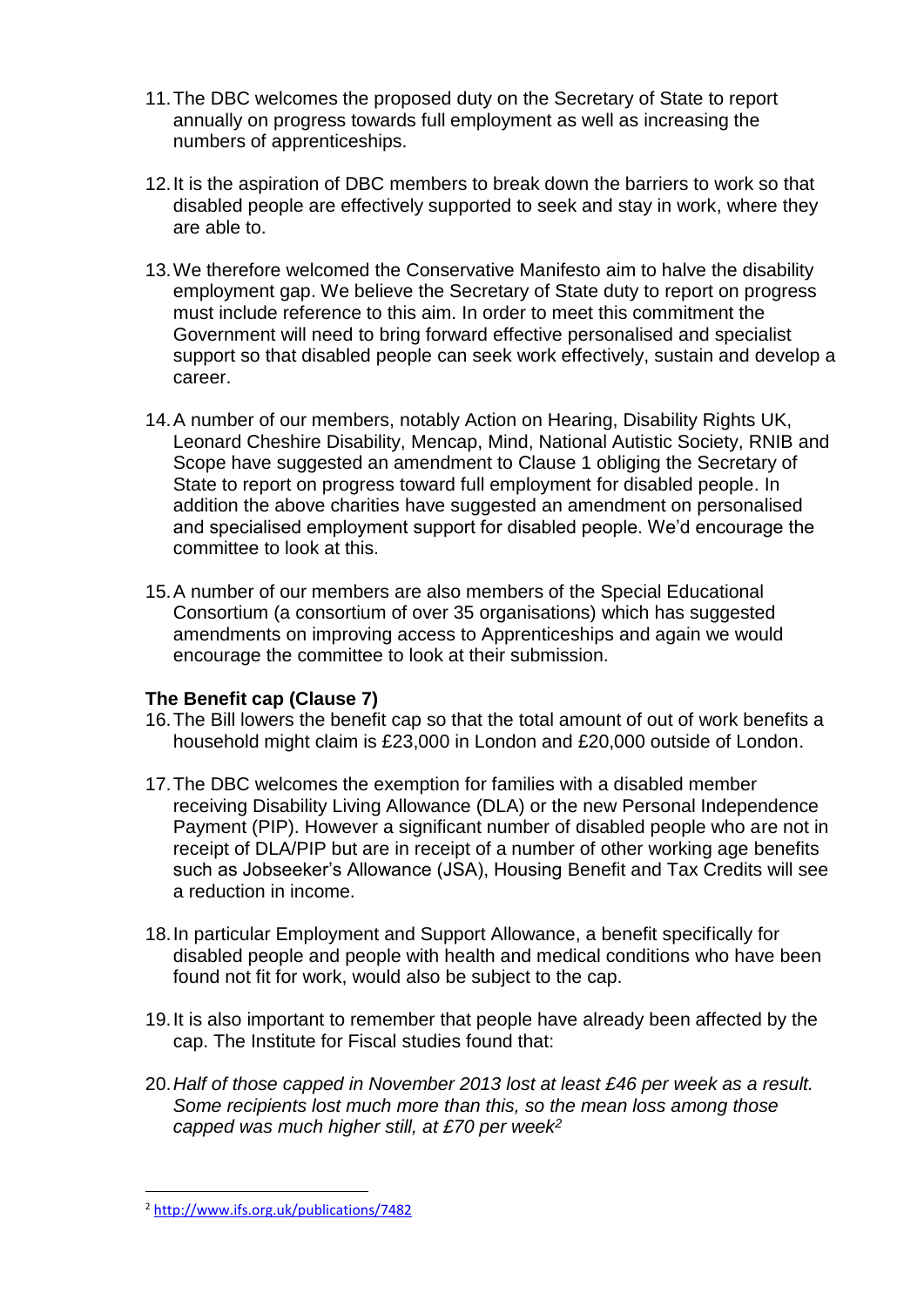21.These people would see further reductions over the course of a parliament and would be hit again with any further lowering of the cap which the Bill allows the Secretary of State to do. We therefore propose exempting disabled people.

#### **Suggested amendment**

Clause 7, Page 9, line 6, at end insert new sub-clause:– *() Households containing members who are disabled under the Equality Act 2010 definition are exempt from the benefit cap*

# **The benefit cap and carers (Clause 7)**

22.The benefit cap affects a small but significant number of carers who live in a different 'benefit household' i.e. caring for someone termed a 'non-dependant' in the benefits system. This is often those caring for a disabled adult son or daughter.

### **Suggested amendment**

Clause 7, Page 9, line 6, at end insert new sub-clause:– *() Households containing members who are in receipt of Carers Allowance or who attract the carer element of Universal Credit are exempt from the benefit cap*

### **Assessing the impact of the benefit cap (Clause 8)**

- 23.The impact assessment accompanying the Bill contains no detail on the possible impact on disabled people not in receipt of DLA/PIP.
- 24.We therefore believe the Government should therefore urgently carry out further assessment of the impact on disabled people, carers and their families before the threshold is lowered.

#### **Suggested amendment**

Clause 8, page 11, line 29, at end insert new sub-clause:- *() Before lowering the benefit cap threshold the secretary of state should assess the impact of the benefit cap on disabled people, their families and carers and report his or her findings to parliament* 

# **Reviewing the impact of the benefit cap annually (Clause 8)**

25.The suggested amendment below would mean that the Secretary of State must consider the impact on disabled people, carers and their families during the proposed annual review of payment levels.

### **Suggested amendment**

Clause 8, page 10, line 30, at end insert new sub-clause:- *() the impact on disabled people, their families and carers, and*

# **Freeze of certain social security benefits for four tax years (Clause 9)**

26.We welcome the exemption of people in receipt of DLA/PIP from the four year freeze starting from 2016/17.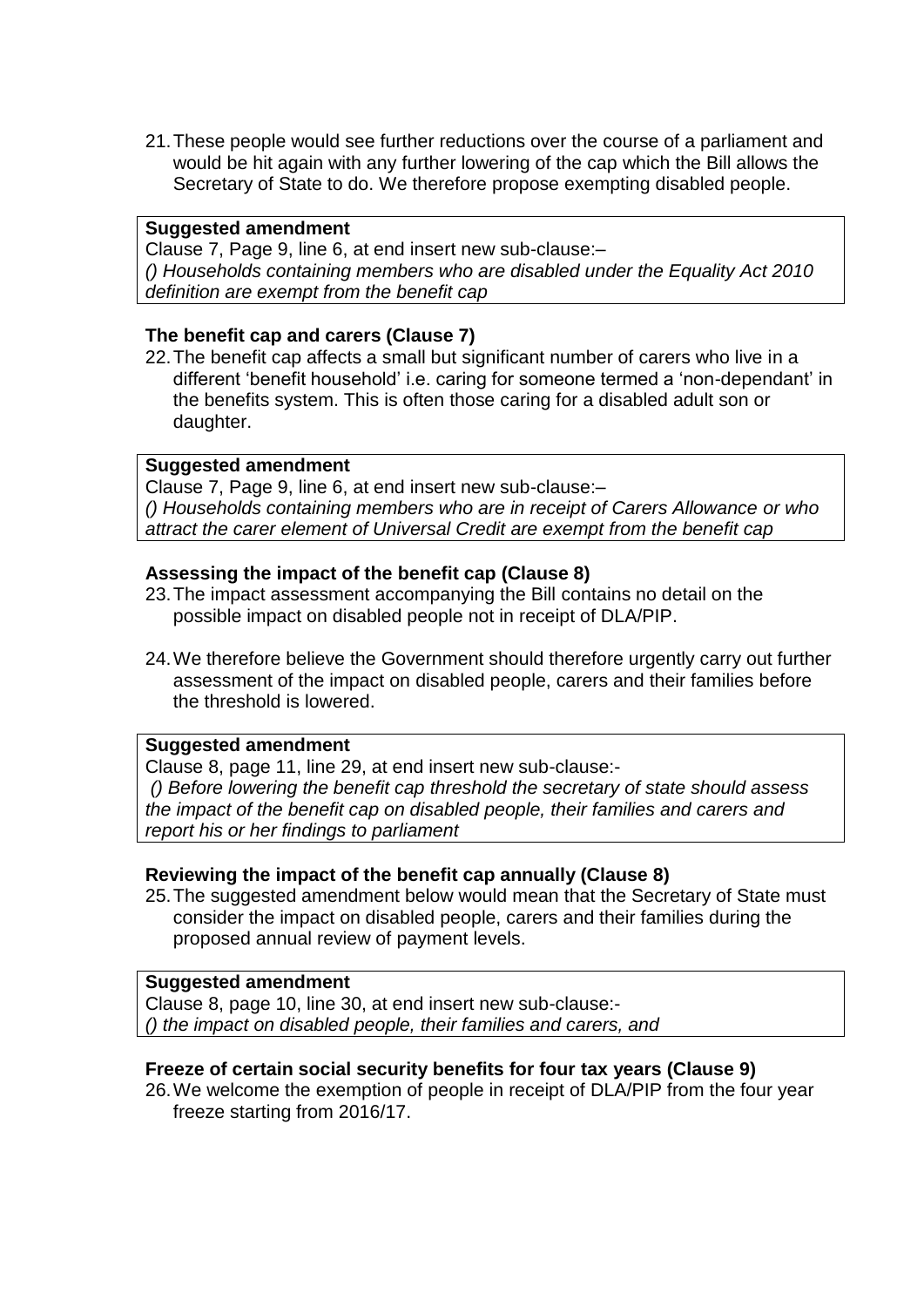- 27.However the bill would freeze other key working age benefits that many disabled people, their carers and families receive, for example JSA and Housing Benefit.
- 28.Employment and Support Allowance, a benefit specifically for people who have been found not fit for work would also be subject to the freeze. While the Government has exempted the support component element from the freeze (around £35 per week) the basic rate of the ESA payment  $(E73.10)$  is not.
- 29.We believe this is inconsistent with the Conservative manifesto commitment which stated (p28): *'We will freeze working age benefits for two years from April 2016, with exemptions for disability and pensioner benefits – as at present'.*

#### **Suggested amendment**

Clause 9, Page 11, line 33, at end insert new sub-clause:- () *People who are disabled under the Equality Act 2010 definition are exempt from the freeze*

### **Freeze of certain Tax Credit amounts for four tax years (Clause 10)**

30.Disabled people, carers and their families are often in receipt of Tax Credits. Like the arguments above we believe that disabled people, a third of whom are living in poverty, should be exempted from this the freeze.

### **Suggested amendment**

Clause 10, Page 12, line 31, at end insert new sub-clause:-

() *People who are disabled under the Equality Act 2010 definition are exempt from the freeze* 

# **Changes to Child Tax Credits (Clauses 11 and 12)**

- 31.We are also concerned about the impact on families of disabled children of the proposal to limit Child Tax Credit to 2 children.
- 32.While we welcome the Disabled Child Element being retained we believe that where a family includes a disabled child, their claim for Tax Credits or Universal Credit should not be subject to the rule limiting payments of the child element to two children.

# **Suggested amendment**

Clause 11, page 13, line 12, insert new subsection:

*(5) Persons are exempted from Subsection 4 (3B) if any child or qualifying young person is disabled including, but not limited to, those persons in receipt of the disability element of child tax credit*

Clause 12, page 13, line 23, at end insert –

*(1B) The provisions in (1A) do not apply if any child or qualifying person is disabled including, but not limited to, those persons in receipt of the disabled child element of Universal Credit*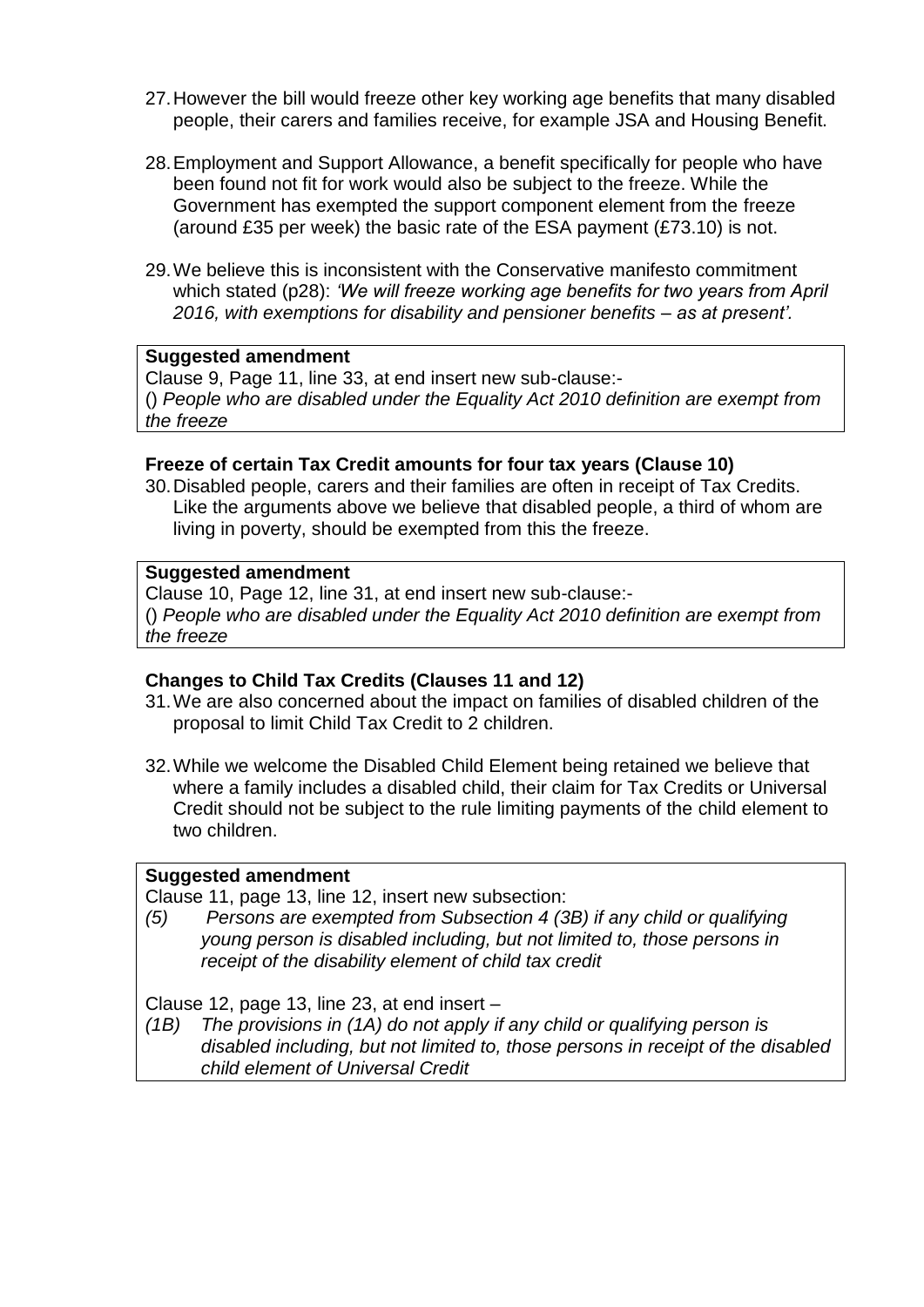# **Employment and support allowance: work related activity component (Clause 13)**

- 33.When people are assessed as currently not fit for work they are placed in either the ESA Work Related Activity Group (WRAG) for disabled people with limited capability to work or the ESA Support Group for disabled people with limited capability for work related activity.
- 34.People in ESA WRAG may be able undertake work related activity which might involve education and training as well as pain and condition management for those with health and medical needs.
- 35.Over time many people with the right support will move towards and into work. Others with health and medical conditions may in fact experience deterioration in their condition and in fact move to the ESA Support Group where they are not expected to prepare for work.
- 36.The Bill legislates to reduce the amount of support new claimants receive within the ESA WRAG from £102.15 a week to £73.10, from April 2017 – a reduction of £29.05 per week. This is despite the fact that the WRAG is specifically there to provide support for those disabled people who are assessed as being not fit for work.
- 37.Currently there are 492,180 disabled people within the ESA WRAG. The largest group are those with 'Mental and Behavioural Disorders' (248,040). The second are people with diseases of the musculoskeletal system and connective tissue (86,230).
- 38.In addition there are 8,000 people with progressive and incurable conditions such as Parkinson's, Multiple Sclerosis, Spinal Muscular Atrophy, Cystic Fibrosis and Rheumatoid Arthritis who have been put in the WRAG, according to a Freedom of Information request placed by Parkinson's UK3.
- 39.The current rate of ESA is barely enough to get by, as many people with a range of long-term conditions have told the DBC in a recent survey (August 2015):

*'If I did not live with my parents it would not be sufficient for me to live on.'*

*'I have been totally reliant on the support of family to pay rent, bills, etc. I have been prohibited from taking part in any social activity, which has worsened my condition.'*

*'Unable to afford to travel to support centre and support groups as regularly as needed causing increased stress and making managing my symptoms even more difficult.'*

*'It just has a huge knock on effect for everything from getting home help, transport, clothing and eating a relatively healthy diet. Cost of gas and electricity over winter doesn't help either.'*

l

<sup>3</sup> [http://www.independent.co.uk/news/uk/politics/thousands-with-degenerative-conditions-classified-as-fit](http://www.independent.co.uk/news/uk/politics/thousands-with-degenerative-conditions-classified-as-fit-to-work-in-future--despite-no-possibility-of-improvement-9811910.html)[to-work-in-future--despite-no-possibility-of-improvement-9811910.html](http://www.independent.co.uk/news/uk/politics/thousands-with-degenerative-conditions-classified-as-fit-to-work-in-future--despite-no-possibility-of-improvement-9811910.html)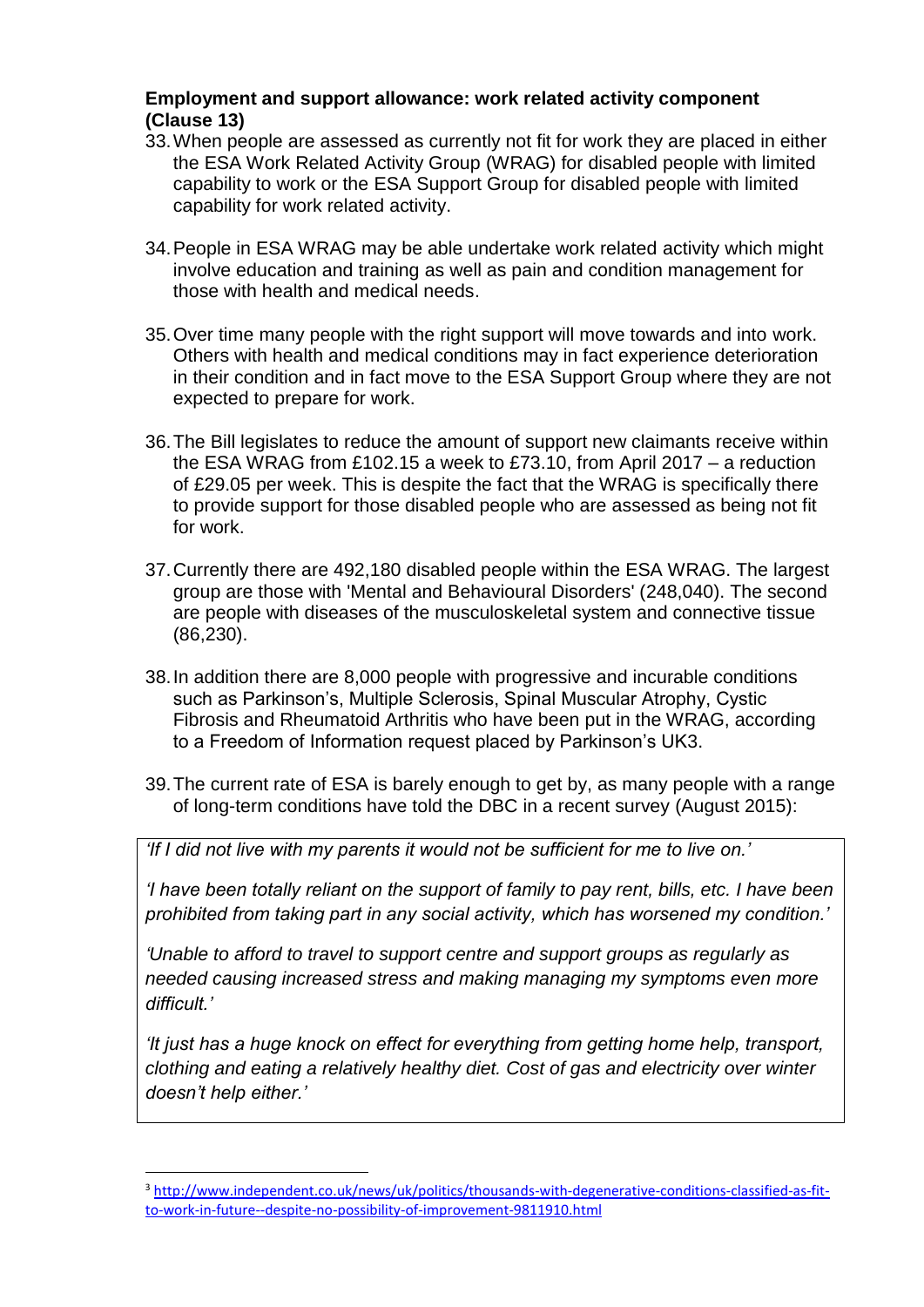- *40.*The Government's impact assessment states that the policy intention of removing the ESA WRAG payment is to *'remove the financial incentives that could otherwise discourage claimants from taking steps back to work.'*
- 41.No evidence has been presented to back up this assertion and we believe it is unacceptable for the Government to cut benefits for sick and disabled people by nearly £30 with no evidence that doing so will increase work incentives.
- 42.In addition it is important to remember that people within ESA WRAG have been found not fit for work by an independent assessor. The argument put forward in the Government's impact assessment that: *'someone moving into work could, by working around 4-5 hours a week at National Living Wage, [could] recoup the notional loss of the Work-Related Activity component or Limited Capability for Work element'* does not hold water as people in this group have been found independently not fit for work. This is not a realistic scenario for many people with severe disabilities for whom ESA represents a financial lifeline.
- 43.Furthermore disabled people face a multitude of barriers when it comes to work including a lack of knowledge among many employers about how to support disabled people in the work place. In addition there is limited support for disabled people to look for and stay in work.
- 44.Cutting this benefit to the bare minimum, thereby causing debt and stress, is unlikely to help disabled people seek work effectively and for those with health conditions it may risk prolonging, or even impeding their recovery.
- 45.This cut would therefore be counter productive to the Government's aim set out in the Conservative Party's manifesto, to halve the disability employment gap, an objective our members wholeheartedly support.
- 46.The DBC strongly opposes the reduction in ESA WRAG payments by £30 a week and wishes to see the clause left out.

#### **Suggested amendment**

Page 14, line 1 *leave out Clause 13*

#### **Universal Credit: Work Related Requirements (Clause 15)**

- 47.We are concerned about the implications of the proposed change in conditionality for responsible carers on Universal Credit. This would see responsible carers with a child aged 3 or 4 being allocated to the All Work Related Requirements group and requiring them to look for, and be available for work.
- 48.Many parents and carers of disabled children aged 3-4 will be unable to fulfil these requirements, particularly due to the well documented lack of childcare for disabled children. While carers of children in receipt of the higher or middle rate care component of Disability Living Allowance (DLA) are exempted from these requirements, many children under 5 do not receive this benefit due to difficulties in identification of need during early years and administrative delays.